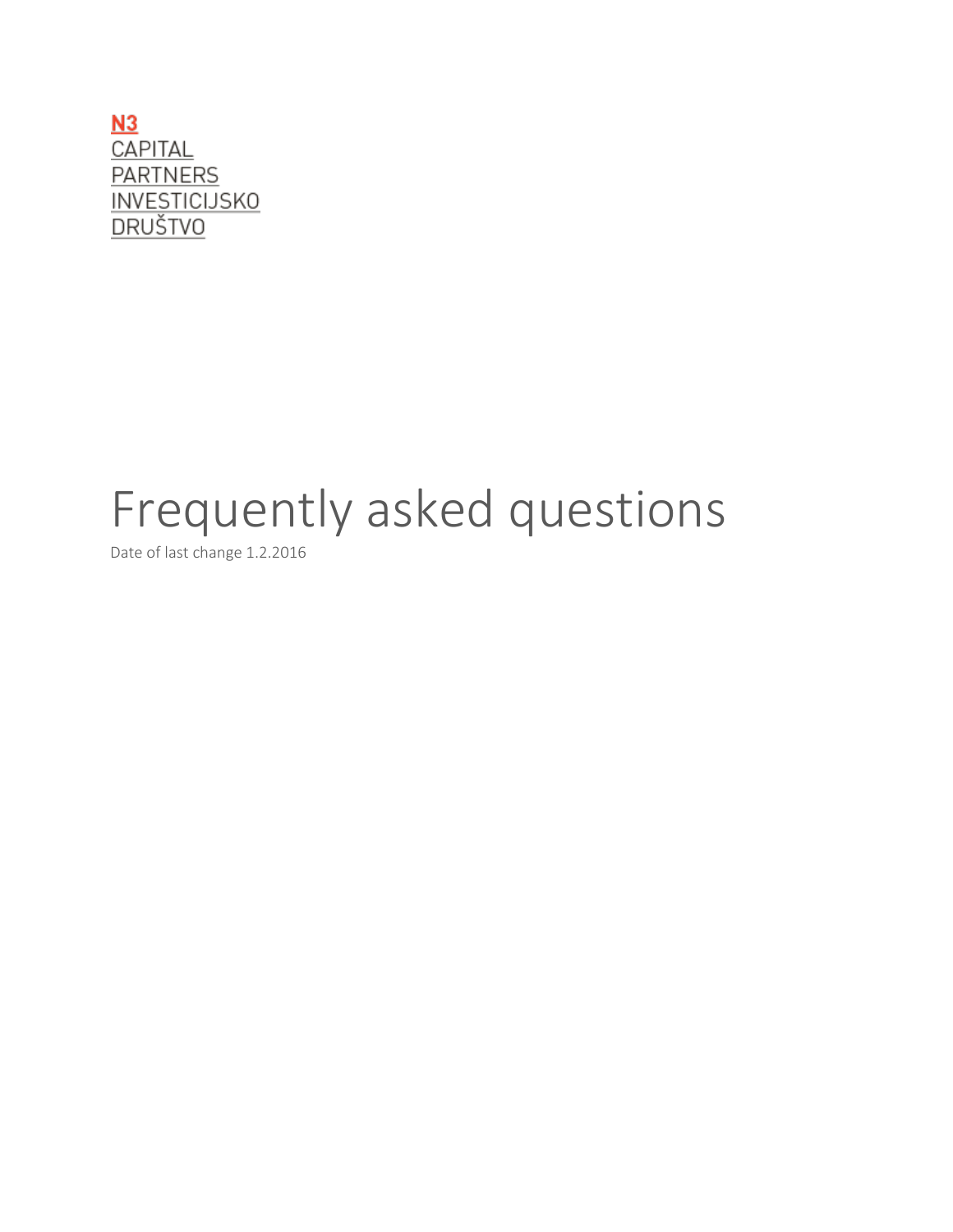# FAQ:

<span id="page-1-0"></span>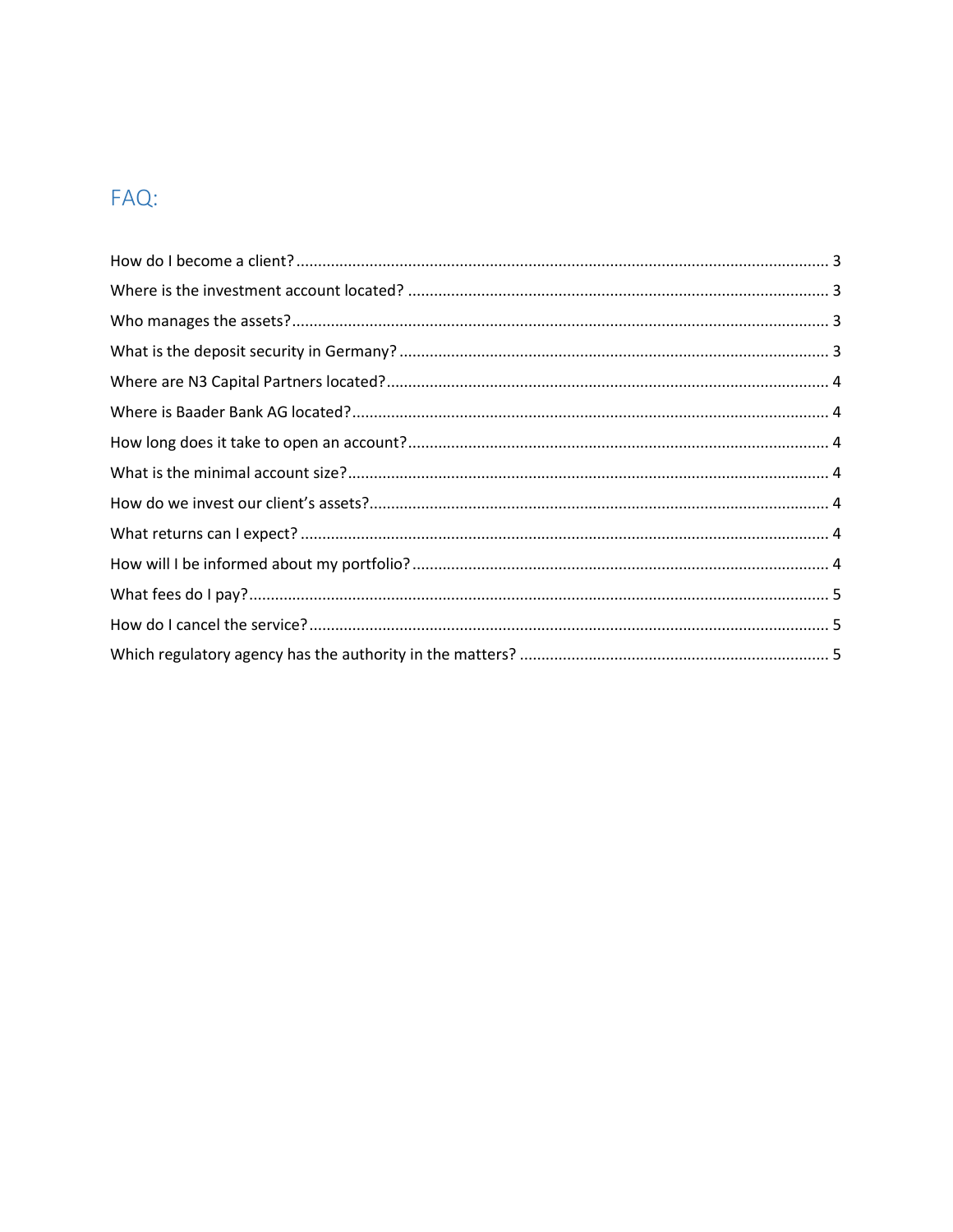## How do I become a client?

Asset management service is based on several founding pillars. After an introductory meeting, investment advisor will create detailed profile of client's investment preferences and overall risk tolerance together with the client. Efficient asset management service begins with the right questions: what are client's financial goals, risk tolerance, liquidity needs, family situation, inheritance and real estate status and etc. This sort of cooperation will help define goals related to investment preferences and expectations and pave the road for future business relationship. Client profile is crucial for future steps because it serves as a foundation upon which investment advisor recommends appropriate investment strategy. Appropriate investment strategy will represent a mix of stocks, bonds, deposits, derivatives and other financial instruments suitable for client's profile.

After that, the client concludes the asset management agreement with N3 Capital Partners and opens an investment account in Baader Bank AG. Baader Bank AG provides custody, trading and overall account administration services and N3 Capital Partners manage the assets in the client's investment account. After investment account activation, client transfers the funds to Baader Bank and N3 Capital Partners can start to implement the investment strategy.

## <span id="page-2-0"></span>Where is the investment account located?

Baader Bank AG holds our investment accounts. Baader Bank AG provides custody (settlement, reporting, dividend and coupon collection etc), trading and overall account administration (reporting, accounting, portfolio monitoring) services. Clients have access to Baader's online banking system and can keep track of their investments at all times.

Baader Bank AG is leading investment bank in DACH region (Germany, Switzerland, Austria) with more than 640m EUR of assets, of which 135m EUR is their own, and more than 400 employees. We chose Baader as our partner because of the quality of services and deposit security they provide. Baader operates in a reliable banking system and offers a wide range of investment services that we can execute for our clients.

Our asset management service is structured to ensure maximum protection of the client's assets, i.e. we manage the assets but cannot give instruction for a cash payment to any other account except the one the client provided to Baader.

#### <span id="page-2-1"></span>Who manages the assets?

N3 Capital Partners provides discretionary portfolio management service and Baader Bank AG provides custody services, trading and overall account administration services.

## <span id="page-2-2"></span>What is the deposit security in Germany?

We partnered Baader due to deposit security, wide scope of services and legal security.

Money deposits in German banks are insured by the statutory government-backed money deposit insurance program, pursuant to the EU directive "Deposit Guarantee Schemes" up to 100.000,00 EUR per account. Additionally, Baader Bank AG is a member of German banks association ("Bundesverband deutscher Banken") and is part of the voluntary Fund for the client deposit protection ("Einlagensicherungsfonds des Bunderverbandes deutscher Banken e.V."). The Voluntary Fund insures up to 20% of applicable liable capital of every bank member. With payments in the Voluntary Fund for deposit protection, Baader Bank AG provides additional deposits insurance up to 20.489.000,00 EUR per account in the event of bank insolvency.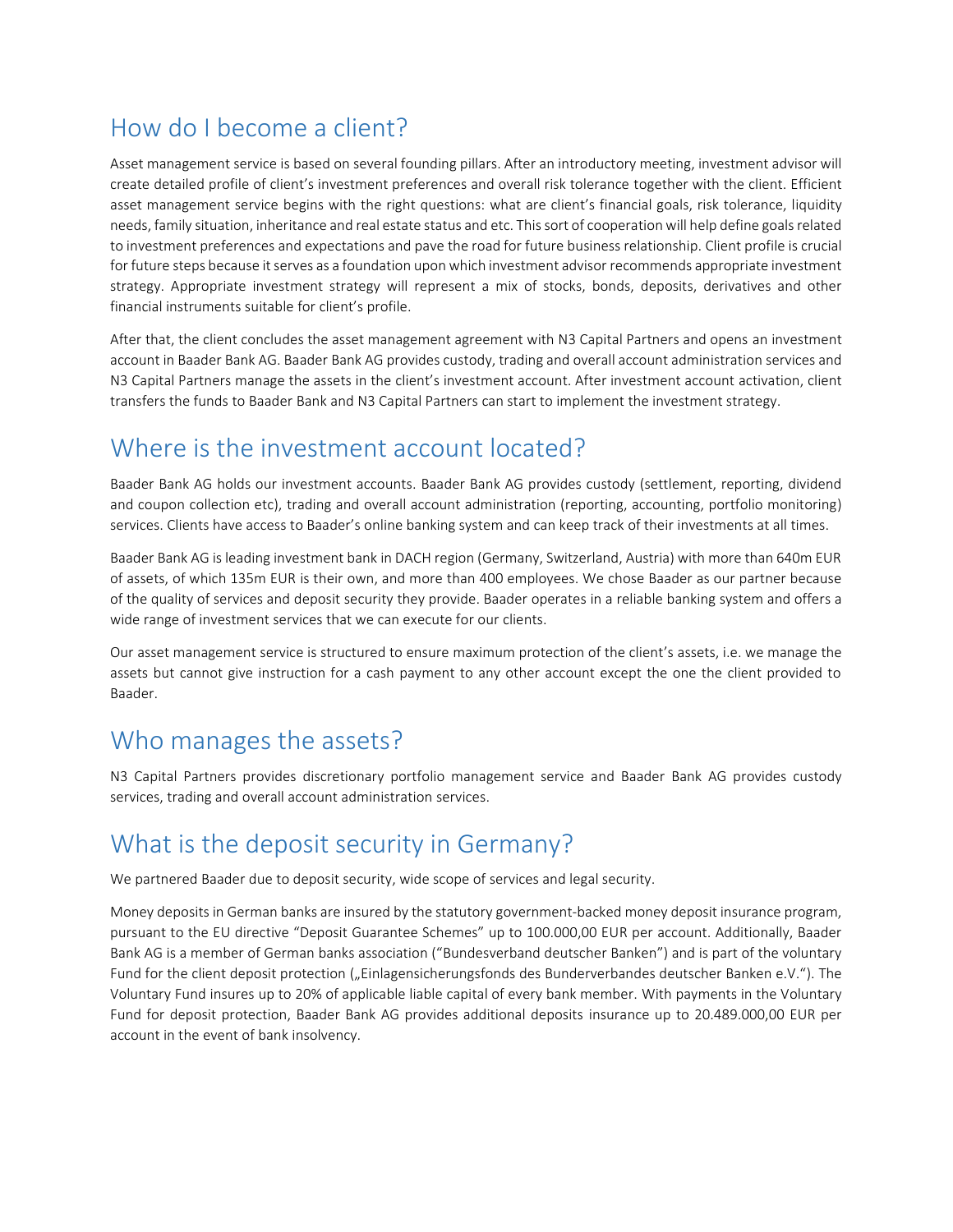#### <span id="page-3-0"></span>Where are N3 Capital Partners located?

*Our address:*

N3 Capital Partners Ltd. Ulica grada Vukovara 284, 10000 Zagreb Croatia

*Contacts:*

Phone: +00385 1 7787 705, Fax: +00385 1 7787 711; Email: [ir@n3capitalpartners.com;](mailto:ir@n3capitalpartners.com)

# <span id="page-3-1"></span>Where is Baader Bank AG located?

*Headquarters:*

Baader Bank Aktiengesellschaft Weihenstephaner Strasse 485716 Unterschleissheim Germany

*Contacts:*

Phone: +00800 00 222 337, Fax: +49 89 5150 2442 Email: [service@baaderbank.de](mailto:service@baaderbank.de) Web: [www.baaderbank.de](http://www.baaderbank.de/) 

#### <span id="page-3-2"></span>How long does it take to open an account?

About 30 days. We assists our clients with document preparation and communication with Baader Bank AG.

# <span id="page-3-3"></span>What is the minimal account size?

The minimal account size is 130.000,00 EUR.

## <span id="page-3-4"></span>How do we invest our client's assets?

We invest our client's assets in a mix of stocks, fixed income instruments, currencies, commodities and derivatives, depending on the suitability and appropriateness to each client investment profile. Strategic allocation is dynamic and suited to each client. Overall portfolio turnover rate is low and we don't use leverage while investing.

#### <span id="page-3-5"></span>What returns can I expect?

Expected return vary from client to client due to differences in investment profiles and strategies. Target return is agreed upon individually with each client.

# <span id="page-3-6"></span>How will I be informed about my portfolio?

In addition to reports that the client receive from Baader Bank AG, we send regular portfolio reports. Also, our clients can keep track of their assets at any time by logging in the Baader Bank's online banking system.